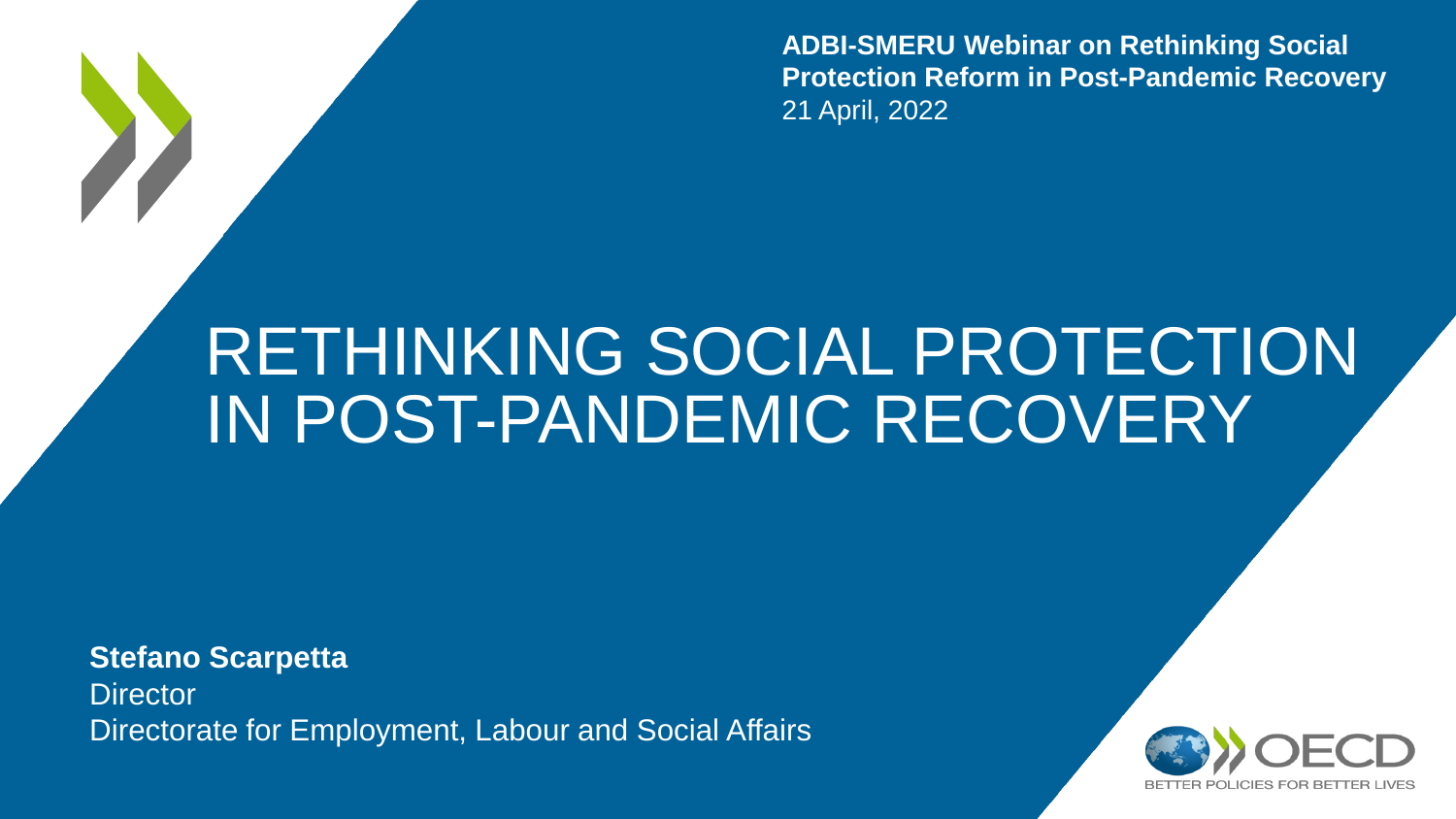

**Increase in social-security payments between 2019 and 2020**  Trend in social security payments made by government, OECD average 2007-21 (2021 projected)



**Household income was relatively protected during the crisis,**  Ratio of gross disposable income to gross primary income



Source: (OECD 2022) OECD Employment Outlook 2022

Source: (OECD 2021) OECD Employment Outlook 2021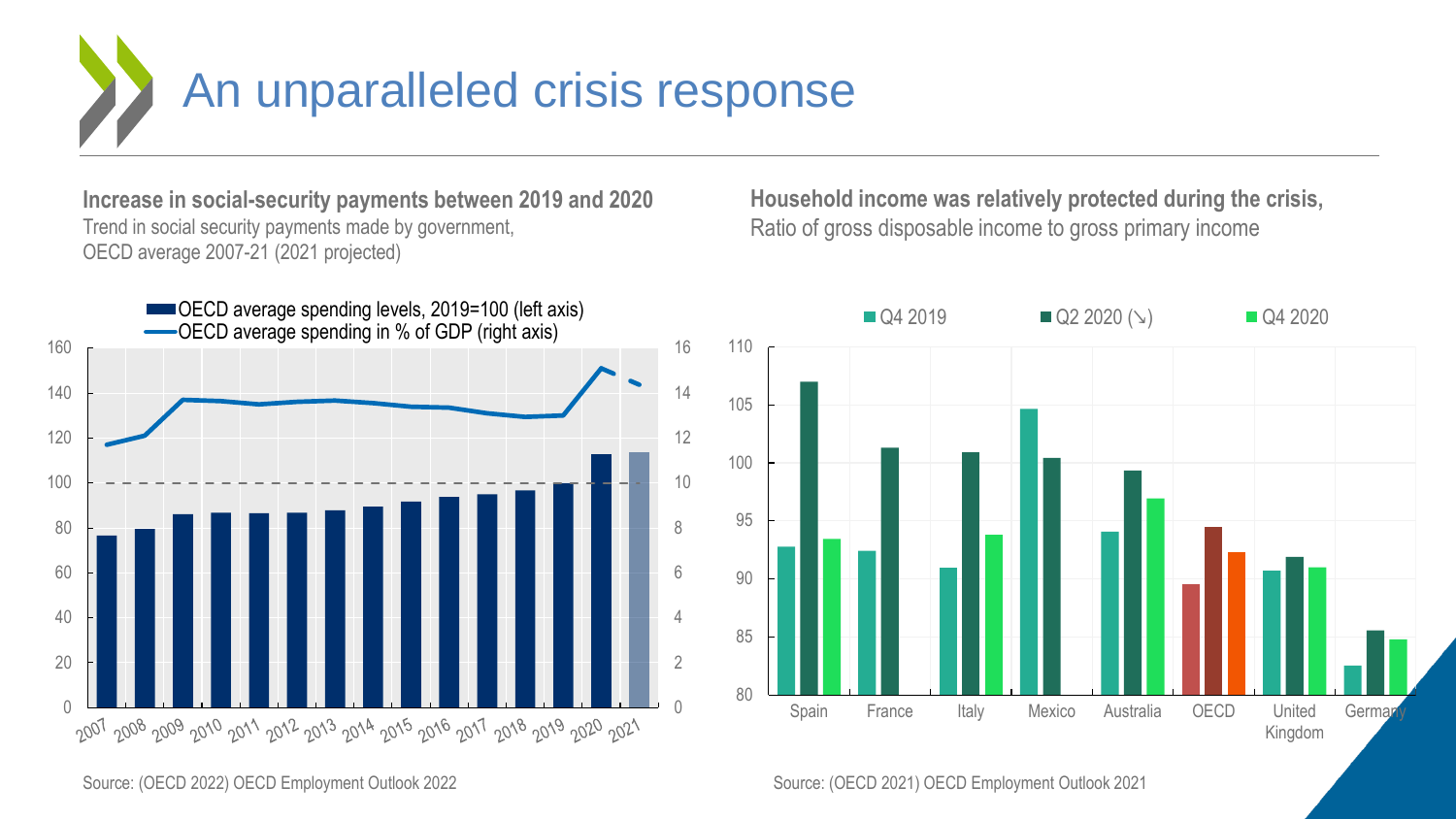#### But the pandemic also highlighted gaps for some workers

**Statutory access to unemployment benefits for the self-employed vs. dependent employees in 2020 by incidence of self-employment (2019)**

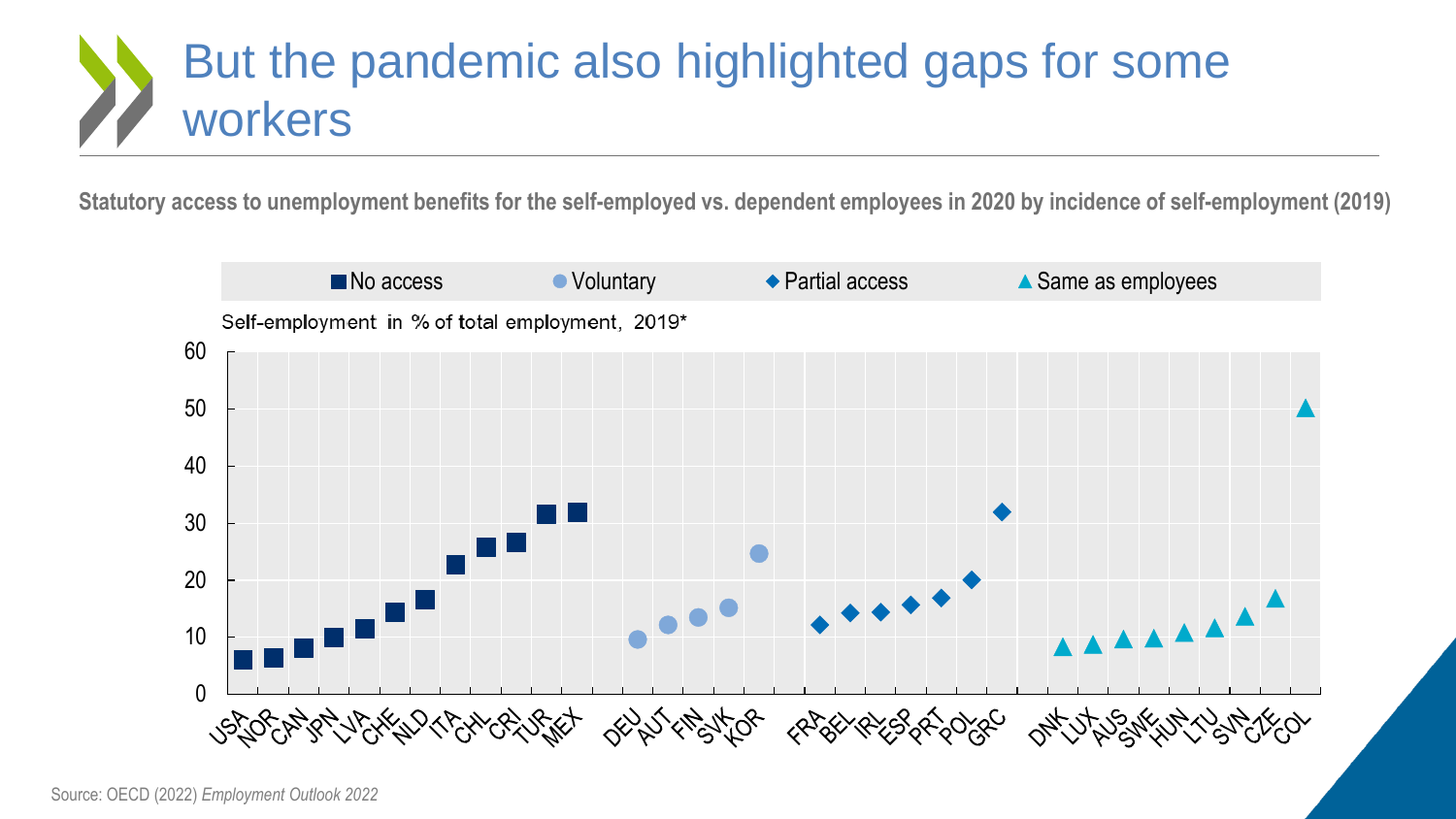# Re-thinking social protection in post-pandemic recovery

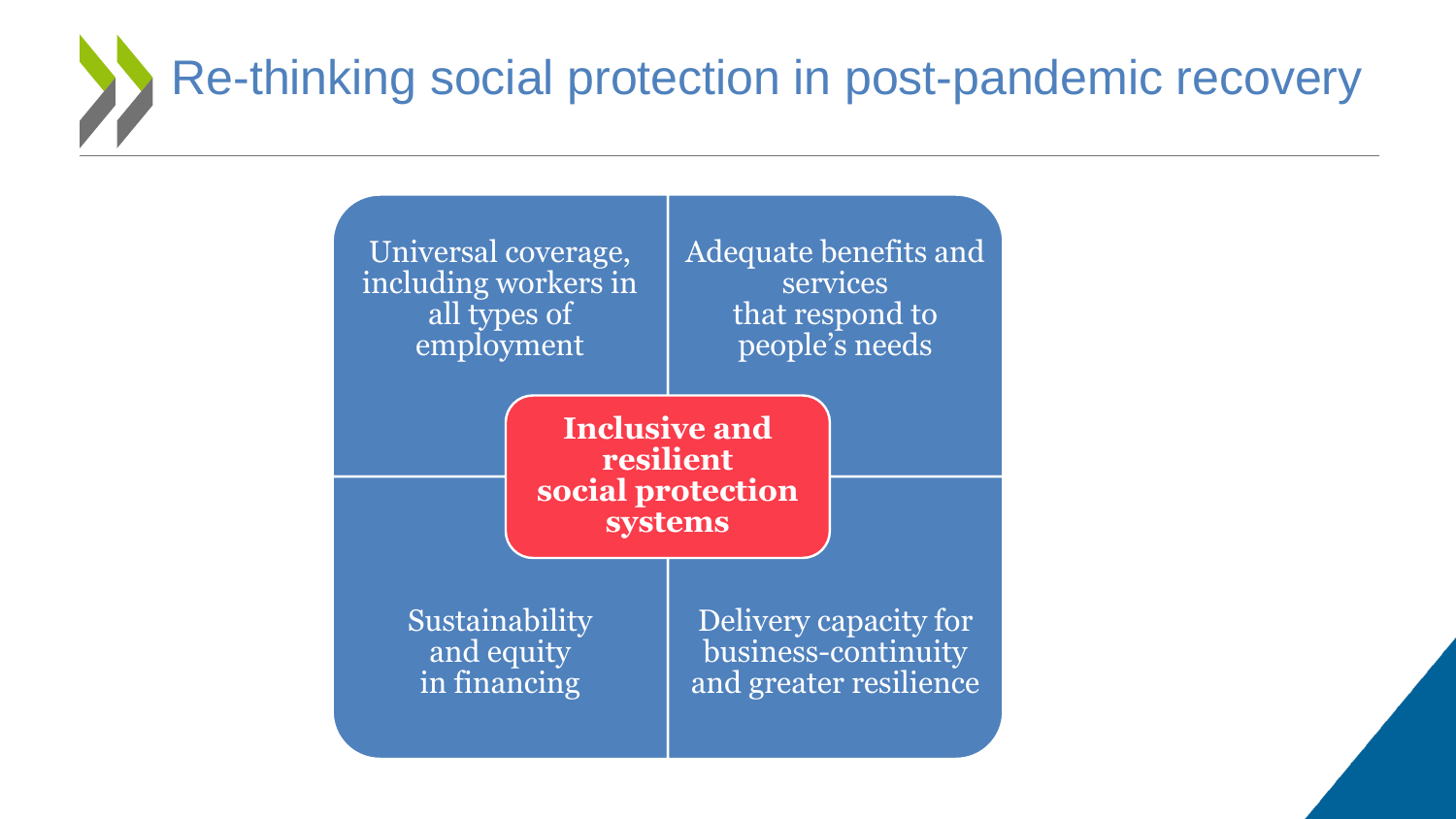#### Ensuring universal coverage, including workers in all types of employment

- $\triangleright$  Strengthening social protection systems as to **adequately cover workers in all forms of employment**, including temporary, part-time and selfemployment.
- Building a natio**nally-defined social protection floor** to avert the negative effects of economic hardship and enable people to adapt, and to guarantee at least a basic level of income security and access to health care.
- $\triangleright$  Promoting transitions from the informal to the formal economy, contributing to more productive and decent employment and a more balanced financing mix for social protection systems.

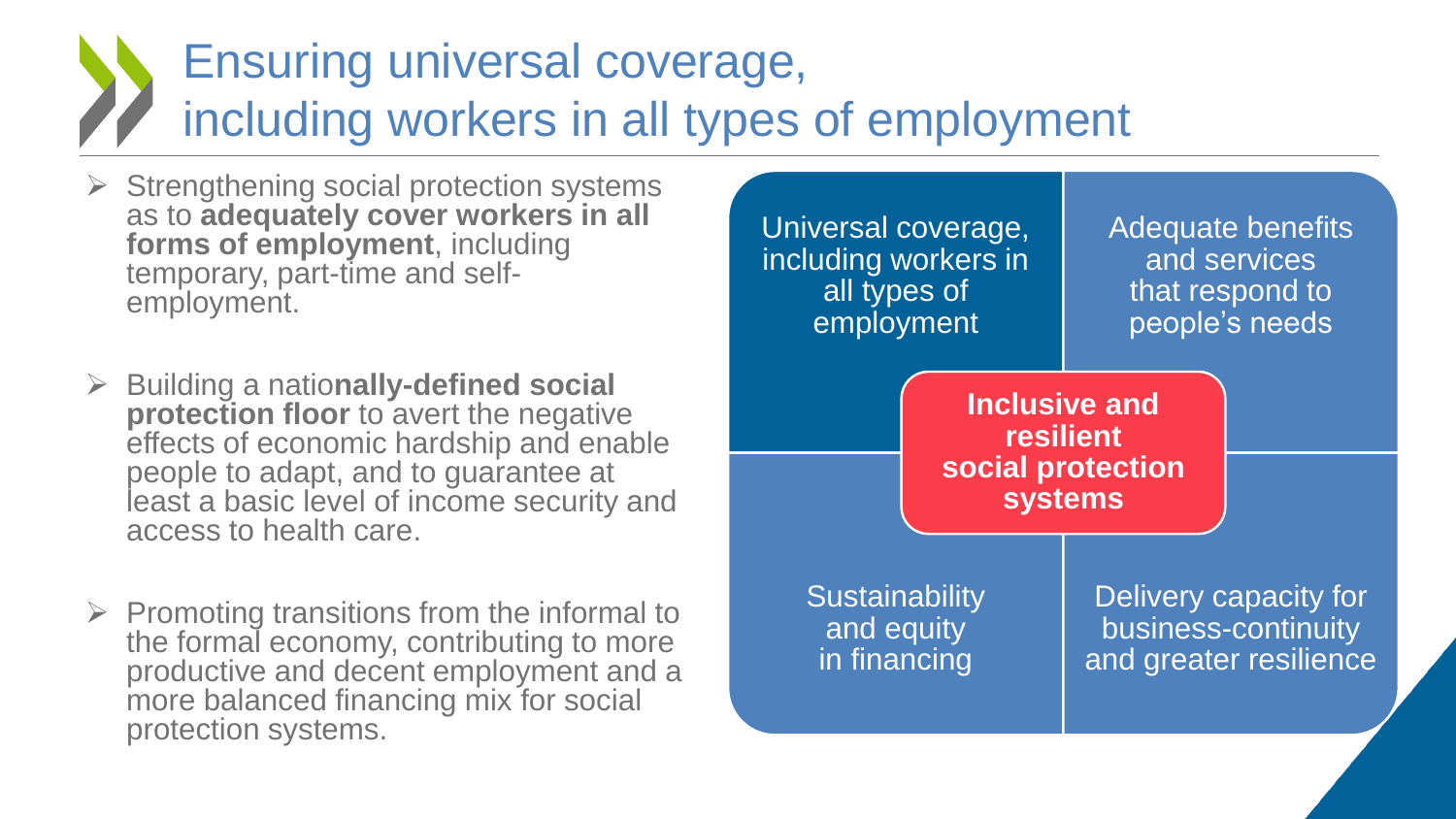#### Ensuring adequate benefits and services that respond to people's needs

- $\triangleright$  Adequate income support and access to health, care and other services enable individuals and families to manage risks more effectively and take advantage of opportunities.
- $\triangleright$  Social protection can be made more inclusive by ensuring support for lowincome jobseekers.
- $\triangleright$  Universal benefits to broad categories of the population can maximise coverage.
- $\triangleright$  Efficient high quality services are essential to delivering good social policy.
- $\triangleright$  Active labour market policies (ALMPs) are key for a well-functioning labour market and for a recovery of jobs and incomes

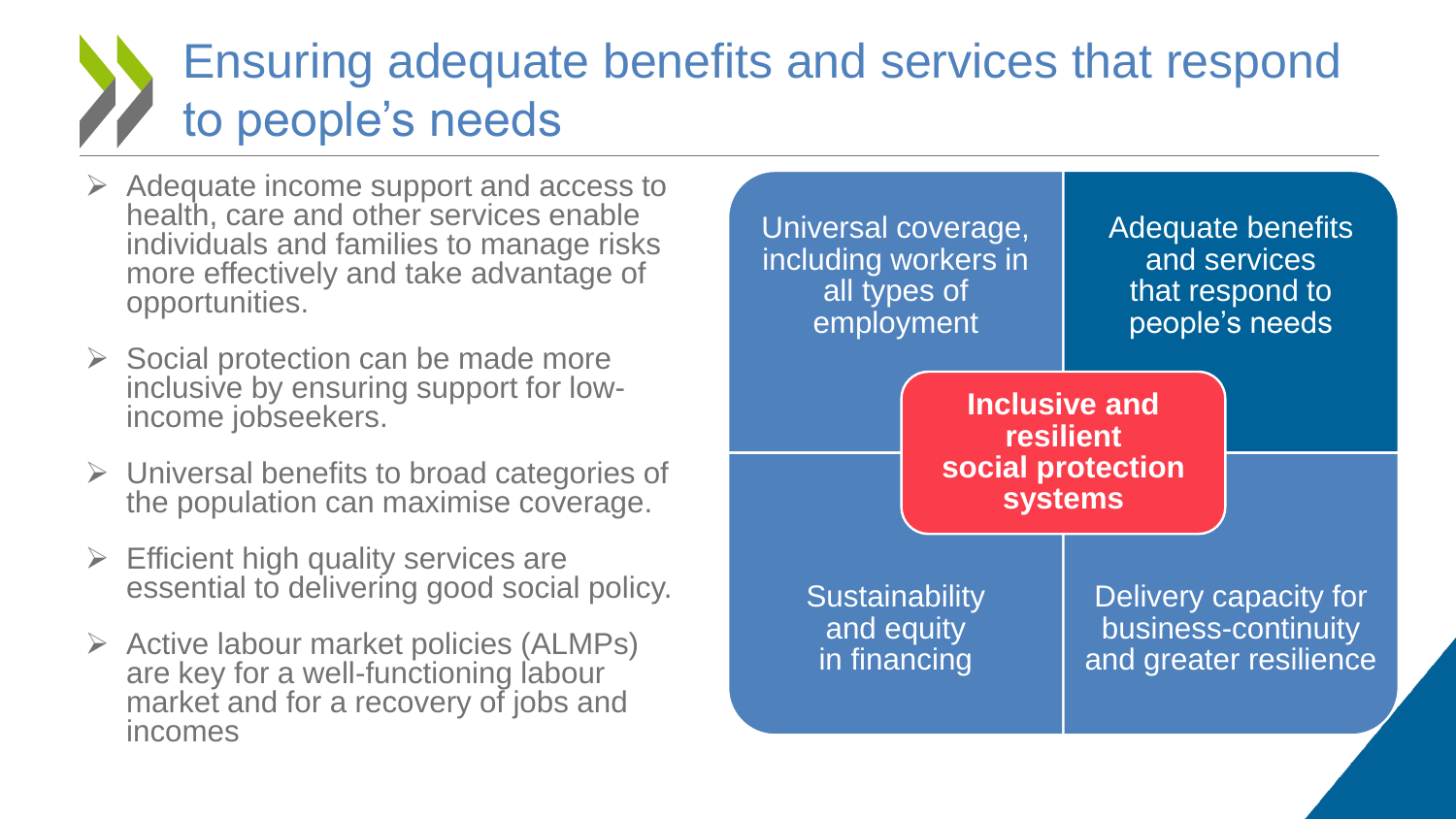#### Ensuring sustainability and equity in financing rights-based social protection systems

- $\triangleright$  Social issues lie at the heart of governments' policy agendas.
- $\triangleright$  Fiscal pressures make it difficult to provide adequate public support in countries where it is most urgently needed.
- $\triangleright$  Maintaining and strengthening countercyclical support for more equitable and efficient outcomes.
- $\triangleright$  Current financial market conditions are favourable.
- $\triangleright$  Credible commitment to sustainable and counter-cyclical social protection requires attention to both spending and revenues.
- $\triangleright$  Closing financing gaps by considering a diversity of mechanisms as to ensure a sustainable and equitable financing in times of crisis and beyond.

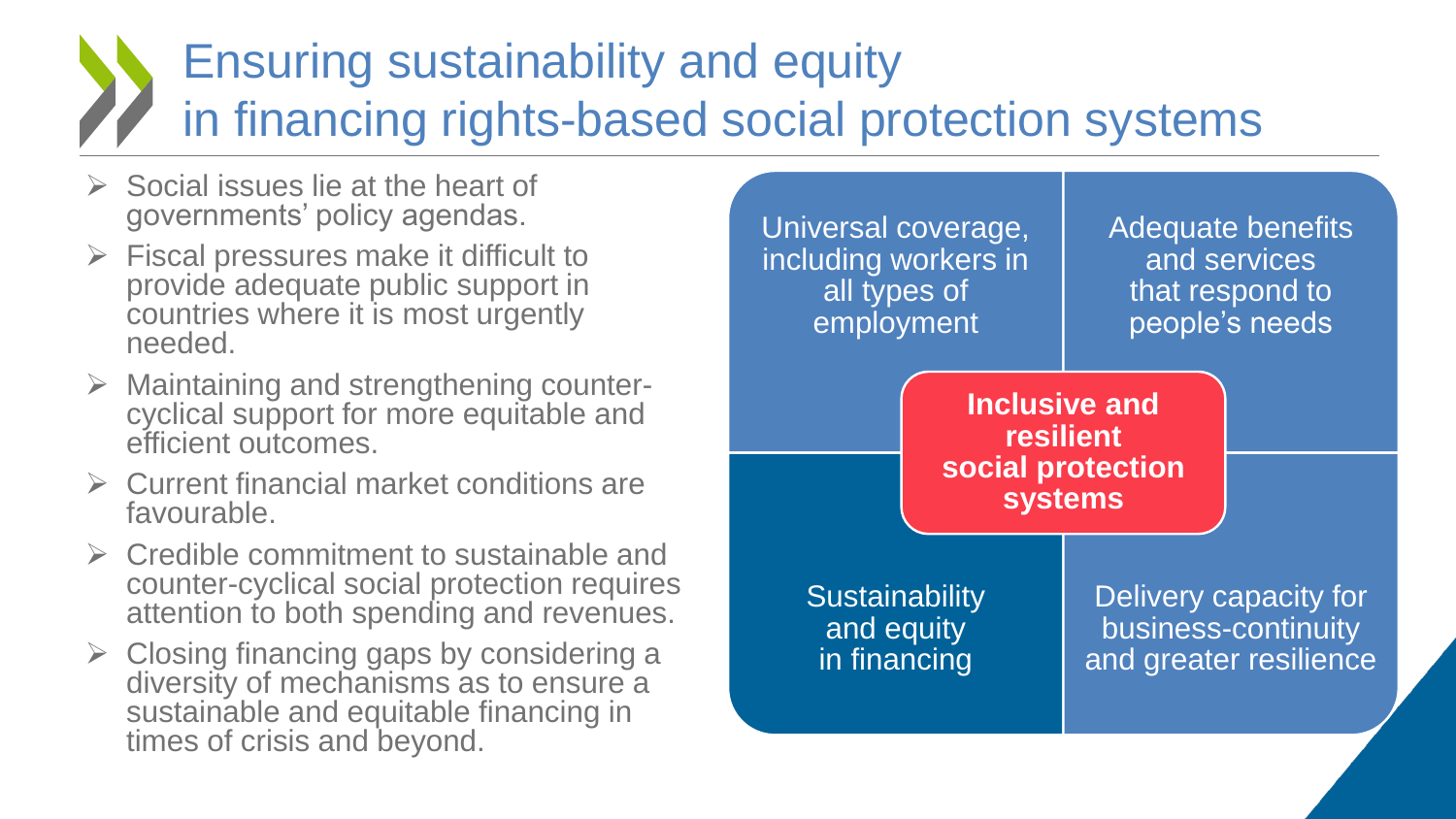#### Ensuring institutional readiness and capacity to deliver for business continuity and greater resilience

- $\triangleright$  Enhancing institutional readiness and delivery capacity as a condition for comprehensive, robust, and adaptive social protection for all.
- $\triangleright$  Developing the digital capacity of social protection delivery institutions, and human-and-digital staff capacities.
- $\triangleright$  Strengthening national capacities through systematic inter-institutional coordination and partnerships.
- $\triangleright$  Reinforcing social security institutions' capacity as part of national responses, notably to implement and deliver countrywide high-impact social programmes.